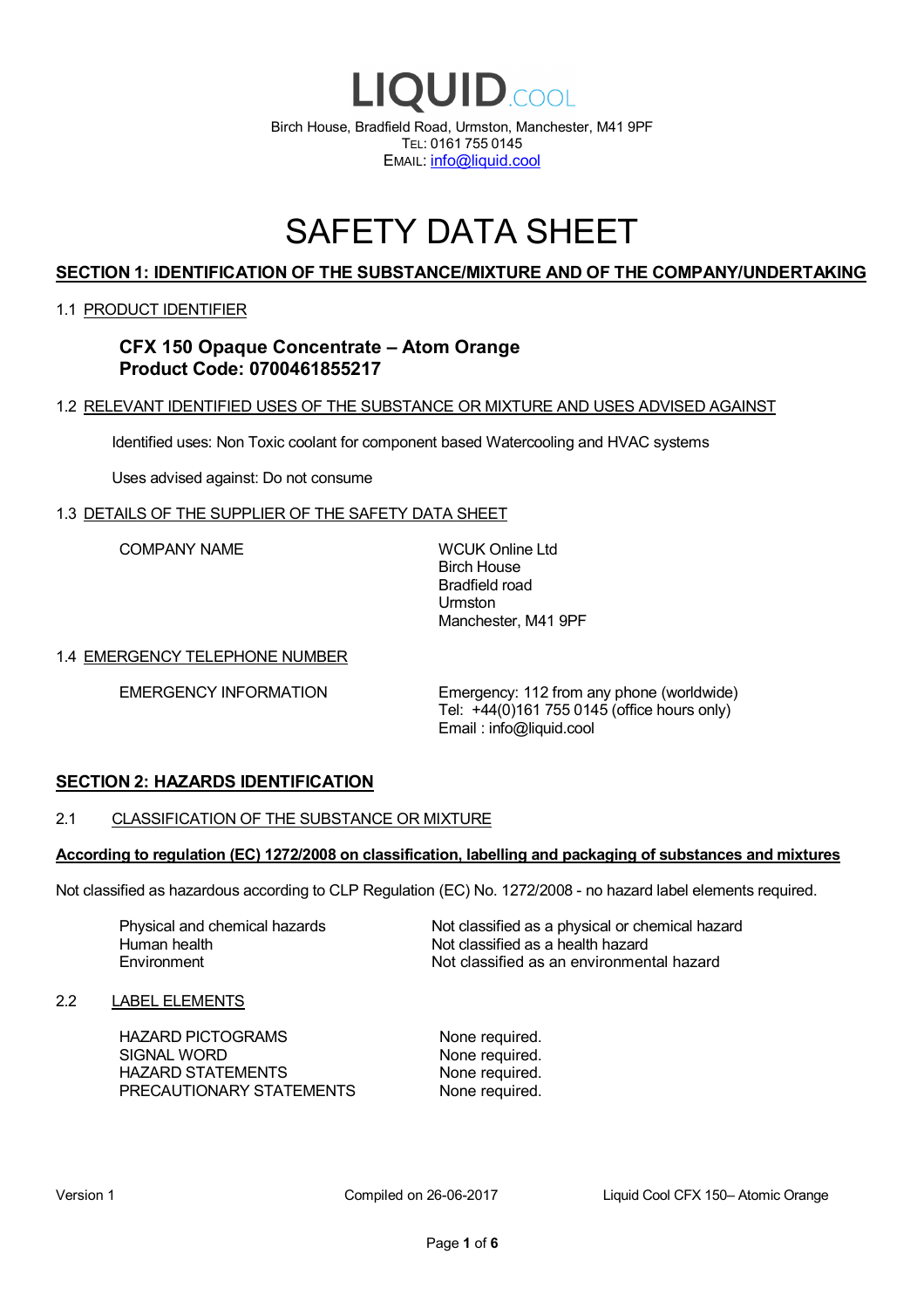

Birch House, Bradfield Road, Urmston, Manchester, M41 9PF TEL: 0161 755 0145 EMAIL: info@liquid.cool

### 2.3 OTHER HAZARDS.

Not applicable.

# **SECTION 3: COMPOSITION / INFORMATION ON INGREDIENTS**

Listed in order of concentration, all ingredients classified as non-toxic.

| <b>Component - Ultra PURE Distilled Water</b><br>Concentration | 32-64%   |
|----------------------------------------------------------------|----------|
| CAS No.                                                        | 732-18-5 |
|                                                                |          |

| Component - Monoethylene glycol (ethane-1, 2-diol) inc DeTox™<br>Concentration | 36-68%    |
|--------------------------------------------------------------------------------|-----------|
| ' EC No.                                                                       | 203-473-3 |
| ∣ CAS No.                                                                      | 107-21-1  |

| Component - 1,2-Benzisothiazolin-3-one<br>Concentration | $0.2 - 1.0\%$ |
|---------------------------------------------------------|---------------|
| CAS No.                                                 | 2634-33-5     |

The classification listed for monoethylene glycol above is that which is listed, according to Regulation (EC) No. 1272/2008 (CLP) for neat monoethylene glycol. However, the monoethylene glycol present in this mixture is rendered non-toxic (as determined by an EPA certified laboratory) upon the addition of our labs patented DeTox™ additive.

### **SECTION 4: FIRST AID MEASURES**

| 4.1 | DESCRIPTION OF FIRST AID MEASURES<br><b>GENERAL INFORMATION</b> | When safe to do so remove the person from the source of<br>exposure giving consideration as to whether this may cause<br>discomfort.                                                                  |
|-----|-----------------------------------------------------------------|-------------------------------------------------------------------------------------------------------------------------------------------------------------------------------------------------------|
|     | <b>INGESTION</b>                                                | Move the affected person to fresh air and keep warm in a<br>position comfortable for breathing. Rinse mouth thoroughly with<br>water. Get medical attention if any discomfort continues.              |
|     | <b>INHALATION</b>                                               | Move the affected person to fresh air.                                                                                                                                                                |
|     | EYE CONTACT                                                     | Rinse immediately with plenty of water. Remove any contact<br>lenses and open eyelids wide apart. Continue to rinse for at<br>least 15 minutes. Get medical attention if any discomfort<br>continues. |
|     | <b>SKIN CONTACT</b>                                             | Remove contaminated clothing immediately and wash skin with<br>soap and water                                                                                                                         |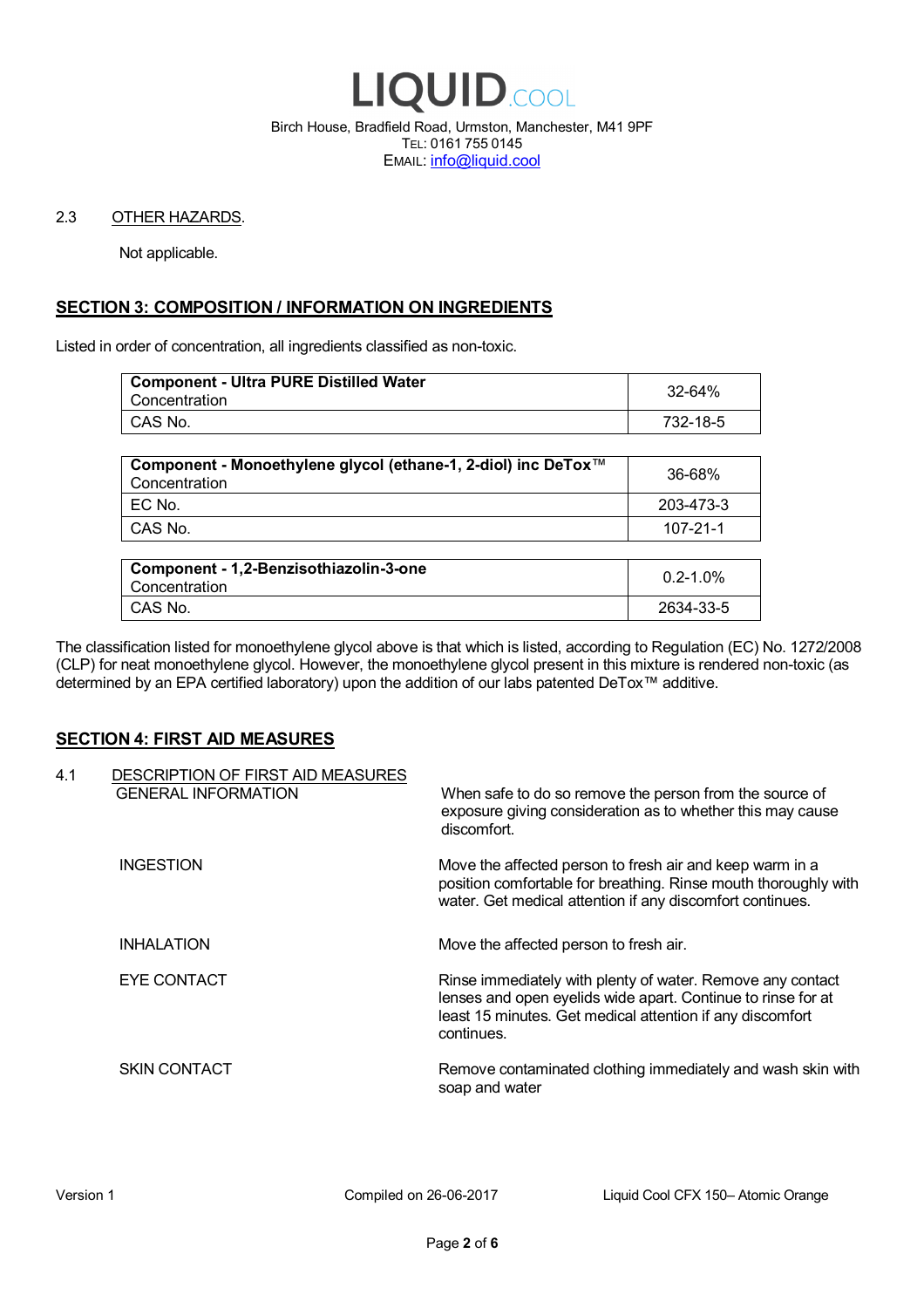

EMAIL: info@liquid.cool

### **SECTION 5: FIRE FIGHTING MEASURES**

### 5.1 EXTINGUISHING MEDIA

Material will not burn. Substance is non-combustible; use agent most appropriate to extinguish surrounding fire.

### 5.2 SPECIAL HAZARDS ARISING FROM THE SUBSTANCE OR MIXTURE

None determined.

## **SECTION 6: ACCIDENTAL RELEASE MEASURES**

### 6.1 PERSONAL PRECAUTIONS, PROTECTIVE EQUIPMENT AND EMERGENCY PROCEDURES

Wash skin with soap and water.

### 6.2 ENVIRONMENTAL PRECAUTIONS

Do not discharge into drains, water courses or onto the ground.

### 6.3 METHODS AND MATERIALS FOR CONTAINMENT AND CLEANING UP

Absorb spillage with damp, non-combustible material, then lush the contaminated area with water.

### **SECTION 7: HANDLING AND STORAGE**

7.1 HANDLING

No special measures necessary.

### 7.2 CONDITIONS FOR SAFE STORAGE, INCLUDING ANY INCOMPATIBILITIES

Store in distributed container, with induction seal intact (where applicable), keep out of reach of children and not in direct sunlight to preserve up to the maximum storage time stated below.

Storage stability: Storage period: 36 months

# **SECTION 8 EXPOSURE CONTROLS / PERSONAL PROTECTION**

8.1 Specific end uses:

Ingredients with occupational exposure limits to be monitored: Not applicable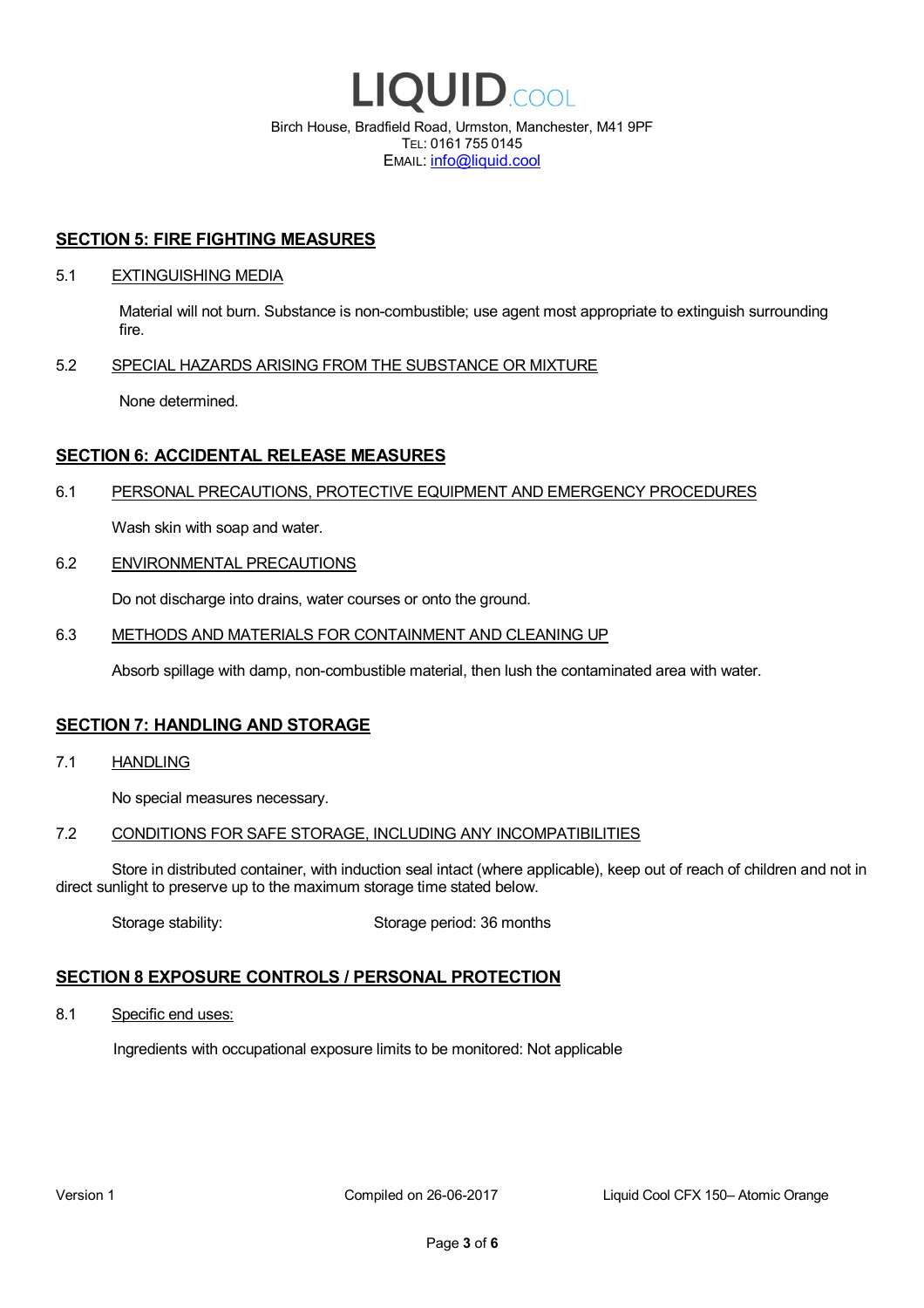# LIQUID.COOL

Birch House, Bradfield Road, Urmston, Manchester, M41 9PF TEL: 0161 755 0145 EMAIL: info@liquid.cool

### 8.2 EXPOSURE CONTROLS

Respiratory Protection **None required.**<br>
Hand Protection **None required.** Eye Protection **None required.** Body protection None required.

Exposure Controls **Exposure Controls** No exposure controls necessary. None required.

# **SECTION 9: PHYSICAL AND CHEMICAL PROPERTIES**

### 9.1 INFORMATION ON BASIC PHYSICAL AND CHEMICAL PROPERTIES

FORM Liquid COLOUR COLOUR COLOUR BOILING POINT FLAMMABILTY **DENSITY** SOLUBILTY IN WATER

pH<br>
DDOUR
20°C)
2000UR
2000UR
2000UR
2000UR Non-pungent but characteristic aroma 100°C Product is not classified as flammable 1.04 - 1.15 (g/cm3) Soluble in water

## 9.2 OTHER INFORMATION

Not determined.

# **SECTION 10: STABILITY AND REACTIVITY**

10.1 REACTIVITY

There are no known reactivity hazards associated with this product.

10.2 CHEMICAL STABILITY

Stable at normal conditions when used as recommended

10.3 POSSIBILITY OF HAZARDOUS REACTIONS

Not applicable

10.4 CONDITIONS TO AVOID

None known.

### 10.5 INCOMPATIBLE MATERIALS

Strong acids, strong alkalis and strong oxidising agents.

### 10.6 HAZARDOUS DECOMPOSITION PRODUCTS

No known hazardous decomposition products.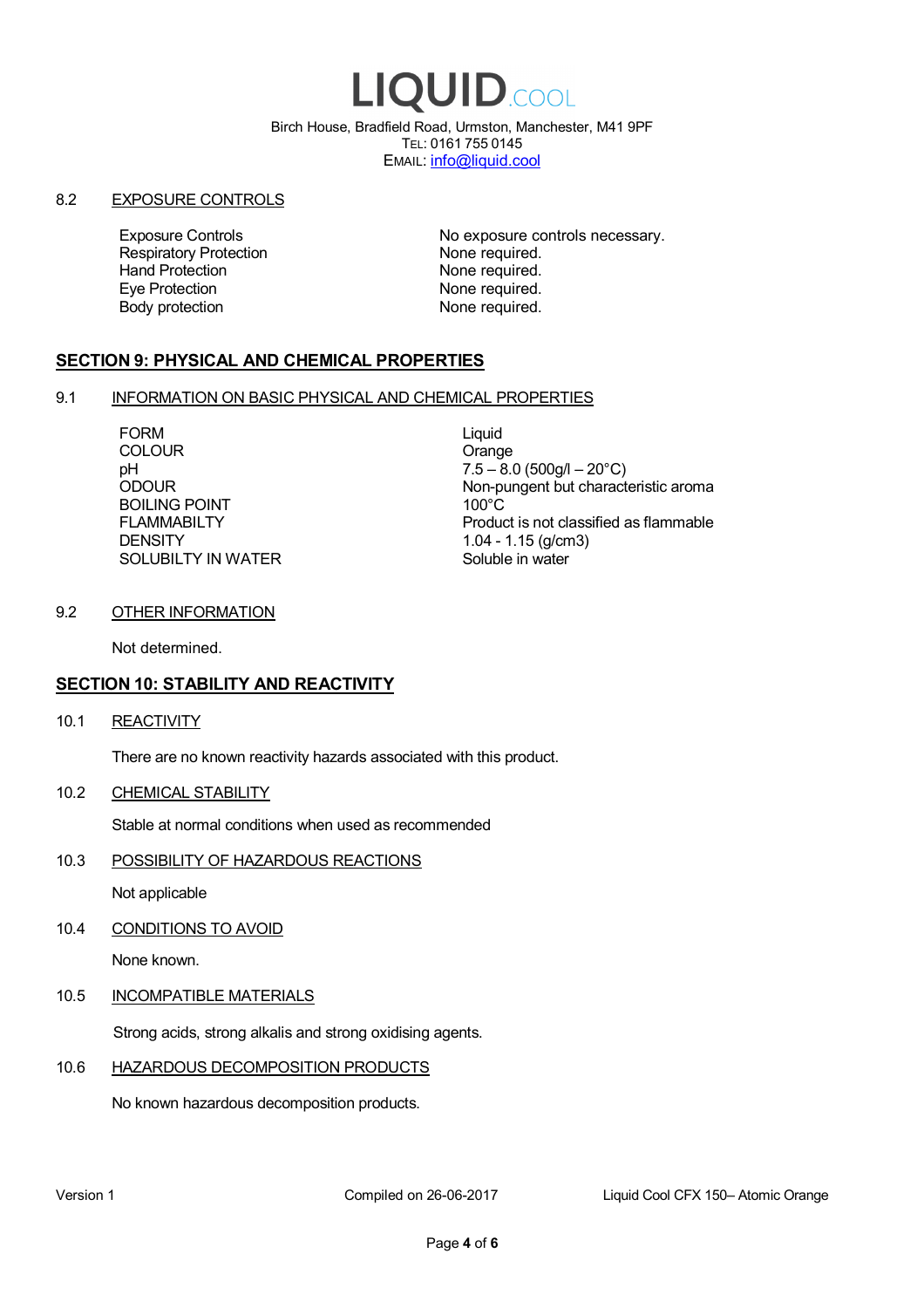LIQUID.COOL Birch House, Bradfield Road, Urmston, Manchester, M41 9PF TEL: 0161 755 0145 EMAIL: info@liquid.cool

# **SECTION 11: TOXICOLOGICAL INFORMATION**

### 11.1 INFORMATION ON TOXICOLOGICAL EFFECTS

Irritant effect on eves: Non Irritant (rabbit) Irritant effect on skin: Non-irritant (rabbit)

Acute oral toxicity: The addition of our patented DeTox™ additive to monoethylene glycol results in a mixture that is classified as non-toxic with an LD50, oral, rat >15,000 mg/kg bw..

### **SECTION 12: ECOLOGICAL INFORMATION**

12.1 TOXICITY LC50, 96 hours, fish: EC50, 48 hours, daphnia magna: EC50, 96 hours, aquatic plants:

>100 mg/L - not classified harmful to fish >100 mg/L - not classified harmful to daphnia >100 mg/L - not classified as harmful to plants

### 12.2 PERSISTENCE AND DEGRADABILITY

This product is readily biodegradable (90% over 10 days)

12.3 BIOACCUMULATIVE POTENTIAL

Will not bio-accumulate. Partition coefficient - not determined

12.4 MOBILITY IN SOIL

Product is mobile in soil as it is water soluble.

# **SECTION 13: DISPOSAL CONSIDERATIONS**

13.1 WASTE TREATMENT METHOD Dispose in accordance with Local Waste Disposal Authority EWC no:070101

Container is made from Polyethylene Terephthalate (PET) and is domestically recycling.

### **SECTION 14: TRANSPORT INFORMATION**

|           | <b>TRANSPORT CLASS</b>            | Classified as non-dangerous goods for transport.                                     |
|-----------|-----------------------------------|--------------------------------------------------------------------------------------|
| 14.1      | UN NUMBER                         | Product not hazardous for transport - no information required                        |
| 14.2      | PROPER SHIPPING NAME              | Product not hazardous for transport - no information required                        |
| 14.3      | <b>TRANSPORT HAZARD CLASS(ES)</b> | Product not hazardous for transport - no information required                        |
| 14.4      | <b>PACKING GROUP</b>              | Product not hazardous for transport - no information required                        |
| 14.5      | ENVIRONMETAL HAZARDS              | Product not classed as an environmentally hazardous substance<br>or marine pollutant |
| Version 1 | Compiled on 26-06-2017            | Liquid Cool CFX 150- Atomic Orange                                                   |